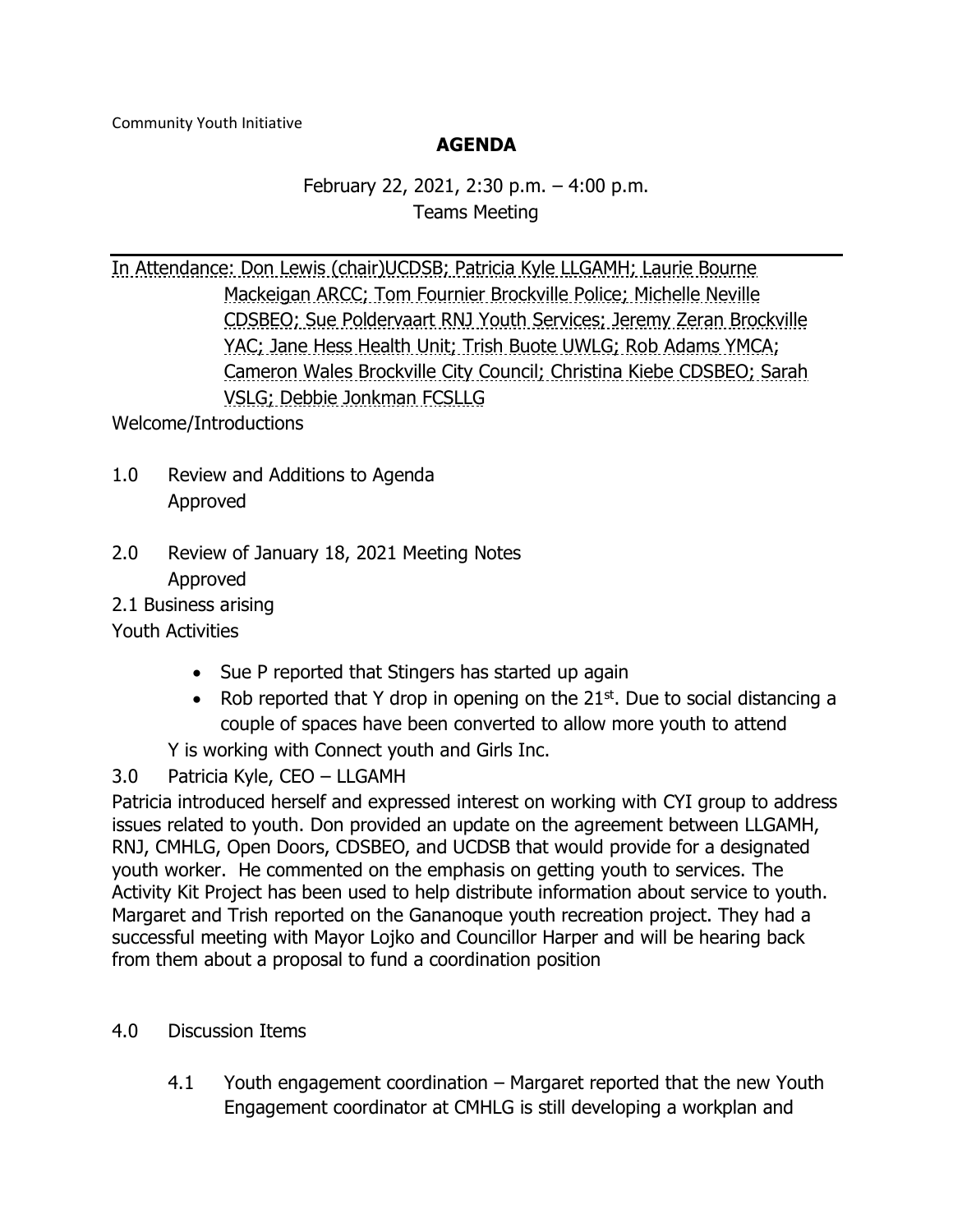working with the Centre of Excellence for Youth Engagement. The plan still is to pull all the youth engagement pieces together under her role.

4.1.1 Calendar of Events – do we need a calendar?

Margaret suggested that we need a lead for this goal

Sue P. suggested that we need to go back to youth.

How do we reach out to them?

Michelle suggested that kids from Stingers are a good focus group.

Don and Michelle commented that perhaps time to move ahead.

Need to know how kids get information

Discussion about offering gift cards for participation

Don will follow up with Rob re: days that Y is open

## 4.1.2 Clarifying platform for communication

## 4.2 Work plan review

4.2.1 What we've achieved Calendar of events – First step – talk to youth How do we promote what's going on in community? What is our scope? Agreement that it needs to be Counties wide. If we don't keep this as our focus we will lose it. Margaret will reach out to Gwendy Lapp at WAY to attend the next meeting Connect Youth is also key here Sue pointed out that Activity Kits project was meant to pull together information… in short term this could be a way of reaching out to youth across LG. Timetable for school day Tabled for now but will remain on plan for future conversations with Boards Transportation advocacy Cameron recommended targeting the fall for a pilot Jane Hess suggested 2022 might be a more realistic target MDS (Tom Fournier)